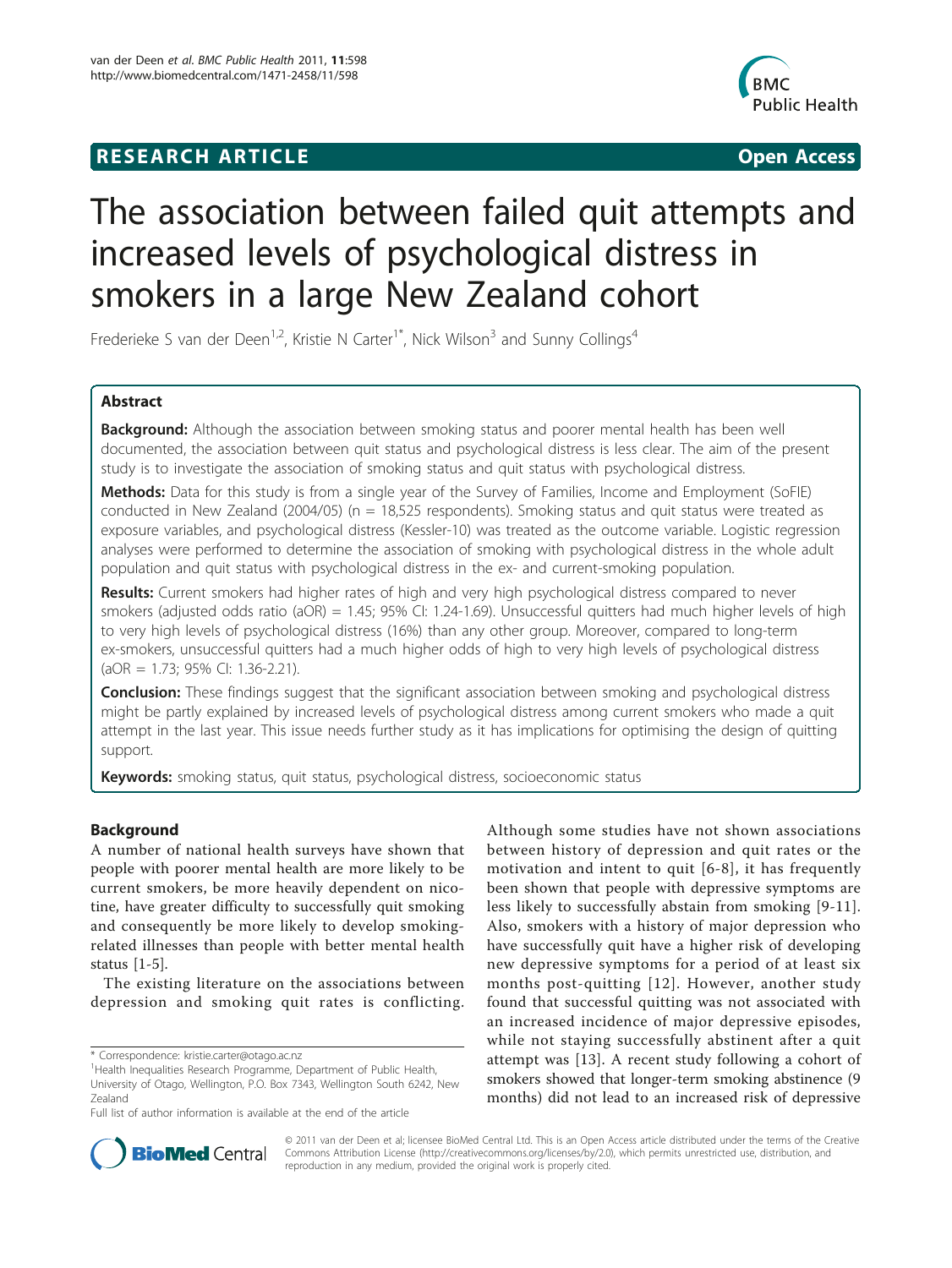symptoms or anxiety [[14](#page-6-0)]. However, this study had a small number of quitters and did not examine those who had attempted but failed to quit smoking.

Recently, it was found in the US that current smokers who attempt but fail to quit report higher mean levels of serious psychological distress than others (i.e., those who have never smoked, or who are former smokers or current smokers who have not tried to quit) [[15\]](#page-6-0). Current smoking and unsuccessful quit attempts in the last 12 months were in another study also associated with high levels of psychological distress [[16](#page-6-0)]. In addition, this study showed that the longer a person had successfully quit smoking, the more similar their levels of psychological distress were compared to a never smoker [[16](#page-6-0)]. Another study in which the relationship between smoking cessation and depression was investigated showed that the prevalence of lifetime depression was highest among unsuccessful quitters compared to those smokers who had not tried to quit and ex-smokers [\[17](#page-6-0)]. The fact that long-term ex-smokers are less anxious and depressed than current smokers may be because people who successfully quit smoking have better mental health overall [\[18\]](#page-6-0).

In New Zealand (NZ), it has been estimated that approximately 33% of smoking occurs among those with mental disorders [[19](#page-6-0)]. Moreover, the prevalence of such disorders among adult smokers is higher than in adult non-smokers and compared to the general population [[20\]](#page-6-0). Currently, tobacco cigarette smoking is one of the leading causes of preventable mortality in NZ as in many other developed countries [\[21,22\]](#page-6-0). In addition, the lifetime prevalence of mental disorders is moderately high in NZ-almost 50% of the population will meet criteria for an anxiety, mood, substance use or eating disorder at one point over the life course [[23\]](#page-6-0).

A better understanding of the nature of the association between mental health and both smoking and quitting could enable the development of better targeted and more appropriate smoking cessation interventions. The objectives of the present study are therefore twofold. The first is to examine the association between smoking status and psychological distress using data from a NZ nationally representative survey. The second is to examine the association between the history of quitting behaviours and psychological distress in ex- and current- smokers.

# **Methods**

# Data

This study is a cross-sectional analysis of Wave 3 (2004) data from the Survey of Families, Income and Employment (SoFIE) which was conducted from 2002 to 2010 (SoFIE data Wave 1 to 7 version 1). In short, SoFIE is a nationally representative longitudinal survey of the

usually resident population living in private households in NZ [\[24\]](#page-6-0). During annual face-to-face interviews, information was obtained on individual and family factors such as labour market activity, education, marital status and household income. In Wave 3 of the survey, a detailed health module included questions on healthrelated quality of life, mental health, chronic disease and health behaviours. The initial sample comprised approximately 11,500 responding private households (response rate of 77%) with 22,270 adults responding in Wave 1 which reduced to 20,375 in Wave 2 and 19,225 in Wave 3. The final analysis sample was restricted to 18,525 adult respondents at Wave 3, as there were 700 people with missing smoking information.

# Measures

## Exposures

Smoking status For the first objective of the study, the exposure measure was smoking status classified as "never", "ex" or "current" smoker. Responses to two questions about tobacco cigarette smoking were used to determine the respondents' smoking status. The first question was: "Do you regularly smoke one or more tobacco cigarettes a day?" A person was classified as "never smoker" (reference group) if he/she had never regularly smoked one or more cigarettes a day; as "exsmoker" if he/she reported not regularly smoking but having "ever been a regular smoker of one or more cigarettes a day"; and finally as "current smoker" if he/she reported currently smoking one or more cigarettes a day on a regular basis. "Tobacco cigarette" was self-defined (there was no differentiation between store-bought and roll-your-own cigarettes or type of cigarette smoked).

Quit status For the second objective, the exposure of interest was quit status, using only current and ex-smokers for this analysis. The quit status of the respondents was assessed by asking current smokers: "In the last 12 months, have you tried to stop smoking altogether?" and ex-smokers: "How old were you the last time you quit smoking?" Using the information on temporality of quit behaviours, we created a four-level quit status variable, defined as: (i) "long-term ex-smokers" (reference group) including ex-smokers who successfully quit smoking five or more years ago; (ii) "recent ex-smokers" including exsmokers who quit within the last five years; (iii) "unsuccesful quitters" including current smokers with a failed quit attempt in the 12 months preceding the interview; and (iv) "non-quitters" including current smokers who had made no attempt to quit in the previous 12 months. **Outcome** 

Psychological distress For all of the analyses the main outcome of interest was the level of non-specific psychological distress at Wave 3. This was measured by the Kessler Psychological Distress Scale (Kessler-10) [\[25-27](#page-6-0)],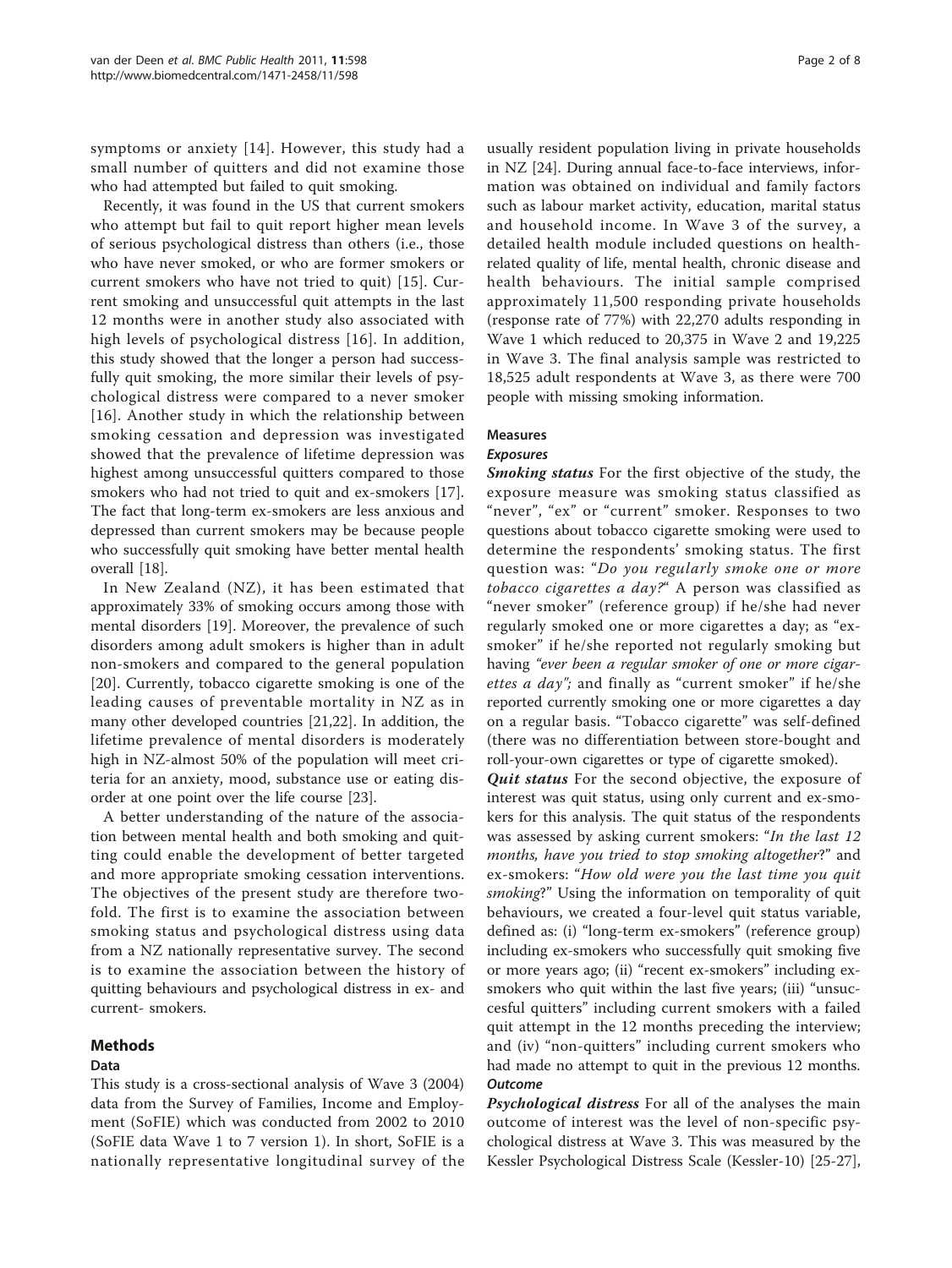a 10-item questionnaire with questions regarding negative emotional states (e.g., feeling nervous, hopeless or worthless) in the previous four weeks. For analysis the Kessler-10 scores were grouped into four levels: "low" (score of 10-15), "moderate" (score of 16-21), "high" (score of 22-29) and "very high" (score of 30 or higher) [[25,28\]](#page-6-0). For regression analyses these were dichotomised into low to moderate versus high to very high levels of psychological distress.

#### Other variables

Data on demographic confounders were taken from the Wave 3 interview: age, sex, prioritised ethnicity (NZ/ European, Māori, Pacific, Asian, other) [[29\]](#page-6-0) and legal marital status (never married, divorced/separated/ widowed, and legally married).

Socioeconomic factors considered to be confounders were: labour market activity (employed, not employed but seeking work, or not employed and not seeking work); highest educational qualification (no school qualification, school qualification, post-school vocational qualification, degree/higher qualification); equivalised household income (categorised into quintiles); and two measures of deprivation. The first was the small area specific deprivation index (NZDep) [[30\]](#page-6-0). The second measure of deprivation was the NZ-specific individual deprivation index (NZiDep), a measure of the individual socioeconomic position determined from eight "yes or no" questions about financial deprivation (e.g. use of food grants or the need to borrow money for day-to-day needs) [\[31](#page-6-0)]. The scores for NZi-Dep are grouped into five values, ranging from one (no deprivation factors) to five (more than 5 deprivation factors) [[31\]](#page-6-0). We chose to adjust for these socioeconomic confounders in the present analyses as people with lower socioeconomic status are known to have an increased risk of ever taking up smoking and less likely to give up on smoking [\[32](#page-6-0)-[34\]](#page-6-0). Moreover, in NZ it has been shown that prevalence of mental disorders is higher among those with lower socioeconomic status (as measured by education, household income and small area index of deprivation) [\[23](#page-6-0)].

# Statistical analysis

All analyses were conducted using individual unit data in SAS 8.2 in the Statistics NZ data laboratory. Logistic regression was used to explore the association of smoking status (objective 1) and quit status (objective 2) with high to very high levels of psychological distress compared to low to moderate levels of psychological distress. Models were built sequentially by adjusting first for demographic confounders, then adjusting for socioeconomic confounders and finally adjusting for NZiDep in the model.

## Results

#### Smoking status and psychological distress

Of the 18,525 respondents, 20% were current smokers, 25% were ex-smokers and 55% were never smokers (Table [1](#page-3-0)). Compared to never smokers, current smokers were more likely to be male, of younger age, Māori ethnicity, never married, have lower educational qualifications, lower incomes, live in deprived neighbourhoods, and report more factors of individual deprivation. Current smokers were more likely to report high to very high levels of psychological distress than ex- or neversmokers. Logistic regression models (Table [2\)](#page-4-0) show that compared to never smokers, the adjusted odds ratio (aOR) of reporting high to very high levels of psychological distress was significantly greater for current smokers (model 4: OR: 1.45; 95% CI: 1.24-1.69); and marginally significant for ex-smokers (aOR: 1.18; 95% CI: 1.00-1.39).

## Quit status and psychological distress

Of the 8,415 current and ex-smoker respondents included in the Objective 2 analysis, 43% were longterm ex-smokers (77% of ex-smokers), 13% were recent ex-smokers (23% of ex-smokers), 17% were unsuccessful quitters (39% of current smokers) and 27% were nonquitters (61% of current smokers) (Table [1](#page-3-0)). Unsuccessful quitters were more likely to be female, had lower incomes and reported more individual deprivation factors. Moreover, unsuccessful quitters had much higher levels of high or very high levels of psychological distress (16%) than any other group.

In the logistic regression analyses (Table [3](#page-4-0)), recent exsmokers (who had quit in the past five years) had elevated odds of high to very high levels of psychological distress in all four models compared to long-term exsmokers (model 4: aOR = 1.33, 95% CI: 1.00-1.76). This pattern was similar for non-quitters (compared to longterm ex-smokers). The odds of high to very high levels of psychological distress were significantly greater for unsuccessful quitters compared to long-term ex-smokers (model 4: aOR = 1.73, 95% CI: 1.36-2.21), although the 95% confidence interval overlapped with that for recent ex-smokers (and non-quitters).

# **Discussion**

After adjusting for a wide range of demographic and socioeconomic variables, we found a strong relationship between smoking status and psychological distress, with current smokers being almost 50% more likely to report higher levels of psychological distress than never smokers. The uniqueness of the SoFIE data allowed us to investigate in more detail the association between quitting smoking and psychological distress while adjusting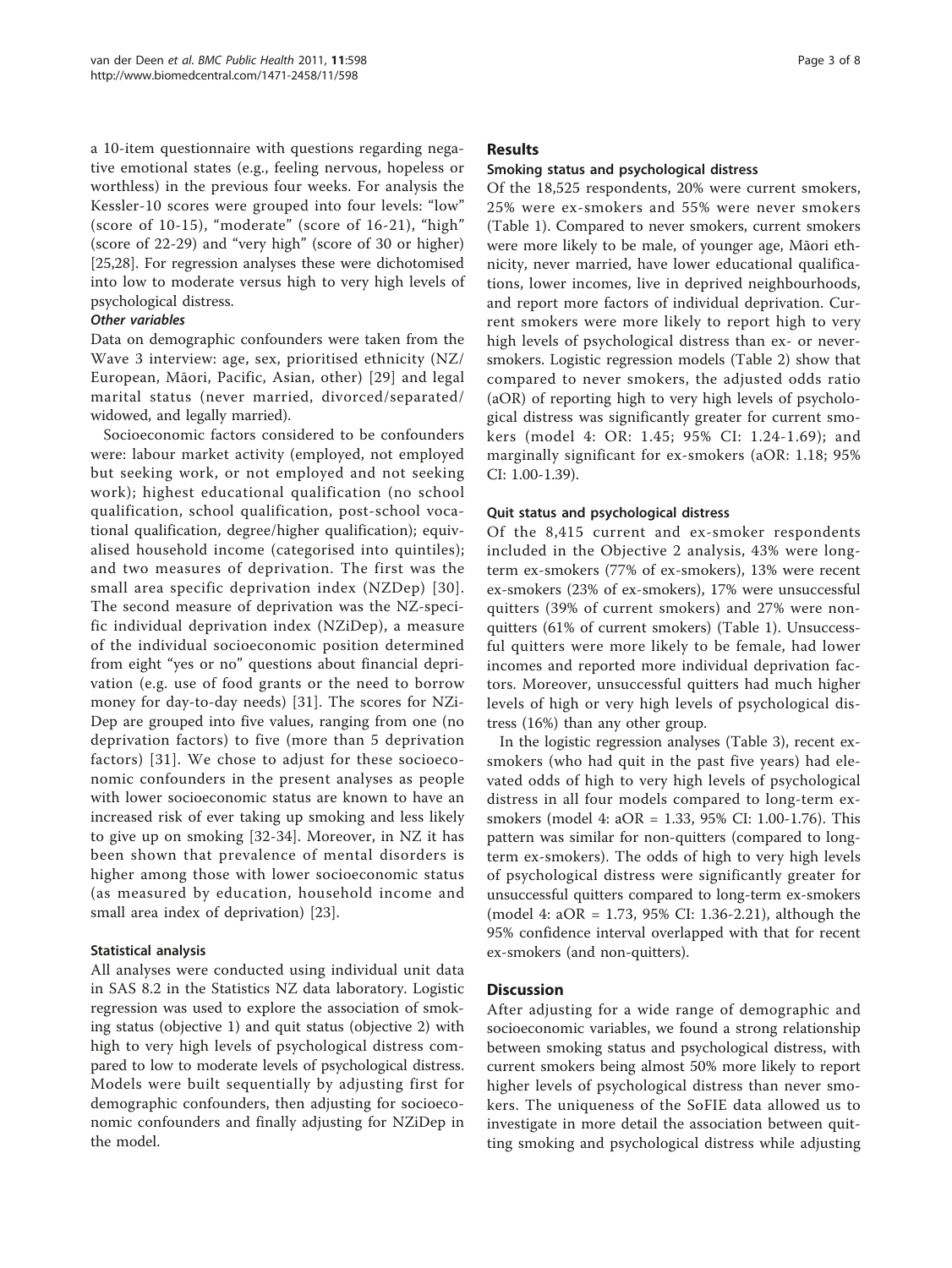|                                       | All   | <b>Never</b><br>smoker |             |             | Ex-smoker quit<br>$>$ = 5 yrs |             | Ex-smoker quit<br>$< 5$ yrs |      |             | <b>Current smoker</b><br>tried to quit |      |             | Current smoker<br>not |      |                              |             |
|---------------------------------------|-------|------------------------|-------------|-------------|-------------------------------|-------------|-----------------------------|------|-------------|----------------------------------------|------|-------------|-----------------------|------|------------------------------|-------------|
|                                       | N     | N                      | row<br>$\%$ | col<br>$\%$ | N                             | row<br>$\%$ | col<br>$\%$                 | N    | row<br>$\%$ | col<br>$\%$                            | N    | row<br>$\%$ | col<br>$\%$           | N    | tried to quit<br>row<br>$\%$ | col<br>$\%$ |
| All                                   | 18525 | 10110                  | 54.6        |             | 3595                          | 19.4        |                             | 1065 | 5.8         |                                        | 1470 | 7.9         |                       | 2285 | 12.3                         |             |
| Kessler 10                            |       |                        |             |             |                               |             |                             |      |             |                                        |      |             |                       |      |                              |             |
| $Low + moderate$                      | 17120 | 9495                   | 55.5        | 93.9        | 3360                          | 19.6        | 93.5                        | 955  | 5.6         | 89.7                                   | 1225 | 7.2         | 83.3                  | 2055 | 12.0                         | 89.9        |
| $High + very high$                    | 1270  | 530                    | 41.7        | 5.2         | 200                           | 15.8        | 5.6                         | 100  | 7.9         | 9.4                                    | 230  | 18.1        | 15.7                  | 205  | 16.1                         | 9.0         |
| Sex                                   |       |                        |             |             |                               |             |                             |      |             |                                        |      |             |                       |      |                              |             |
| Female                                | 10340 | 5680                   | 54.9        | 56.2        | 1725                          | 16.7        | 48.0                        | 585  | 5.7         | 54.9                                   | 835  | 8.1         | 56.8                  | 1160 | 11.2                         | 50.8        |
| Male                                  | 8885  | 4430                   | 49.9        | 43.8        | 1870                          | 21.1        | 52.0                        | 480  | 5.4         | 45.1                                   | 635  | 7.2         | 43.2                  | 1125 | 12.7                         | 49.2        |
| Age group (years)                     |       |                        |             |             |                               |             |                             |      |             |                                        |      |             |                       |      |                              |             |
| $15 - 24$                             | 3135  | 2160                   | 68.9        | 21.4        | 25                            | 0.8         | 0.7                         | 165  | 5.3         | 15.5                                   | 285  | 9.1         | 19.4                  | 345  | 11.0                         | 15.1        |
| 25-44                                 | 6515  | 3350                   | 51.4        | 33.1        | 775                           | 11.9        | 21.6                        | 510  | 7.8         | 47.9                                   | 650  | 10.0        | 44.2                  | 980  | 15.0                         | 42.9        |
| 45-64                                 | 6345  | 3025                   | 47.7        | 29.9        | 1575                          | 24.8        | 43.8                        | 290  | 4.6         | 27.2                                   | 450  | 7.1         | 30.6                  | 795  | 12.5                         | 34.8        |
| $65+$                                 | 3230  | 1575                   | 48.8        | 15.6        | 1220                          | 37.8        | 33.9                        | 95   | 2.9         | 8.9                                    | 85   | 2.6         | 5.8                   | 165  | 5.1                          | 7.2         |
| <b>Ethnicity</b>                      |       |                        |             |             |                               |             |                             |      |             |                                        |      |             |                       |      |                              |             |
| NZ/European                           | 14495 | 7705                   | 53.2        | 76.2        | 3035                          | 20.9        | 84.4                        | 810  | 5.6         | 76.1                                   | 940  | 6.5         | 64.0                  | 1580 | 10.9                         | 69.2        |
| Māori                                 | 2375  | 860                    | 36.2        | 8.5         | 350                           | 14.7        | 9.7                         | 155  | 6.5         | 14.6                                   | 360  | 15.2        | 24.5                  | 520  | 21.9                         | 22.8        |
| Pacific                               | 900   | 515                    | 57.2        | 5.1         | 75                            | 8.3         | 2.1                         | 45   | 5.0         | 4.2                                    | 95   | 10.6        | 6.5                   | 95   | 10.6                         | 4.2         |
| Asian                                 | 1010  | 775                    | 76.7        | 7.7         | 55                            | 5.5         | 1.5                         | 30   | 3.0         | 2.8                                    | 50   | 5.0         | 3.4                   | 50   | 5.0                          | 2.2         |
| Other                                 | 440   | 255                    | 58.0        | 2.5         | 75                            | 17.1        | 2.1                         | 25   | 5.7         | 2.4                                    | 30   | 6.8         | 2.0                   | 35   | 8.0                          | 1.5         |
| <b>Marital status</b>                 |       |                        |             |             |                               |             |                             |      |             |                                        |      |             |                       |      |                              |             |
| Married                               | 9610  | 5260                   | 54.7        | 52.0        | 2415                          | 25.1        | 67.2                        | 490  | 5.1         | 46.0                                   | 510  | 5.3         | 34.7                  | 890  | 9.3                          | 39.0        |
| Divorced, widowed, separated          | 3235  | 1430                   | 44.2        | 14.1        | 825                           | 25.5        | 23.0                        | 180  | 5.6         | 16.9                                   | 330  | 10.2        | 22.5                  | 455  | 14.1                         | 19.9        |
| Never married                         | 5770  | 3415                   | 59.2        | 33.8        | 355                           | 6.2         | 9.9                         | 395  | 6.9         | 37.1                                   | 635  | 11.0        | 43.2                  | 935  | 16.2                         | 40.9        |
| Maximum educational level             |       |                        |             |             |                               |             |                             |      |             |                                        |      |             |                       |      |                              |             |
|                                       | 2705  | 1835                   | 67.8        | 18.2        | 425                           | 15.7        | 11.8                        | 120  | 4.4         | 11.3                                   | 90   | 3.3         | 6.1                   | 135  | 5.0                          | 5.9         |
| Degree<br>Post-school qualification   | 6495  | 3165                   | 48.7        | 31.3        | 1375                          | 21.2        | 38.3                        | 385  | 5.9         | 36.2                                   | 540  | 8.3         | 36.7                  | 825  | 12.7                         | 36.1        |
| School qualification                  | 5165  | 2950                   | 57.1        | 29.2        | 760                           | 14.7        | 21.1                        | 325  | 6.3         | 30.5                                   | 375  | 7.3         | 25.5                  | 575  | 11.1                         | 25.2        |
| No qualification                      | 4855  | 2160                   | 44.5        | 21.4        | 1030                          | 21.2        | 28.7                        | 235  | 4.8         | 22.1                                   | 465  | 9.6         | 31.6                  | 745  | 15.4                         | 32.6        |
| Labour market activity                |       |                        |             |             |                               |             |                             |      |             |                                        |      |             |                       |      |                              |             |
| Working                               | 12435 | 6610                   | 53.2        | 65.4        | 2075                          | 16.7        | 57.7                        | 750  | 6.0         | 70.4                                   | 965  | 7.8         | 65.7                  | 1605 | 12.9                         | 70.2        |
| Not employed, looking for work        | 370   | 150                    | 40.5        | 1.5         | 35                            | 9.5         | 1.0                         | 20   | 5.4         | 1.9                                    | 55   | 14.9        | 3.7                   | 90   | 24.3                         | 3.9         |
| Not employed, not looking for<br>work | 6395  | 3350                   | 52.4        | 33.1        | 1485                          | 23.2        | 41.3                        | 295  | 4.6         | 27.7                                   | 450  | 7.0         | 30.6                  | 590  | 9.2                          | 25.8        |
| NZDep2001 area unit (quintiles)       |       |                        |             |             |                               |             |                             |      |             |                                        |      |             |                       |      |                              |             |
| NZDepQ1 (least deprived)              | 3860  | 2455                   | 63.6        | 24.3        | 770                           | 20.0        | 21.4                        | 185  | 4.8         | 17.4                                   | 155  | 4.0         | 10.5                  | 240  | 6.2                          | 10.5        |
| NZDepQ2                               | 3830  | 2220                   | 58.0        | 22.0        | 790                           | 20.6        | 22.0                        | 205  | 5.4         | 19.3                                   | 215  | 5.6         | 14.6                  | 335  | 8.8                          | 14.7        |
| NZDepQ3                               | 3440  | 1840                   | 53.5        | 18.2        | 635                           | 18.5        | 17.7                        | 210  | 6.1         | 19.7                                   | 285  | 8.3         | 19.4                  | 430  | 12.5                         | 18.8        |
| NZDepQ4                               | 4000  | 2000                   | 50.0        | 19.8        | 785                           | 19.6        | 21.8                        | 245  | 6.1         | 23.0                                   | 340  | 8.5         | 23.1                  | 565  | 14.1                         | 24.7        |
| NZDepQ5 (most deprived)               | 3690  | 1595                   | 43.2        | 15.8        | 610                           | 16.5        | 17.0                        | 220  | 6.0         | 20.7                                   | 475  | 12.9        | 32.3                  | 715  | 19.4                         | 31.3        |
| Household income (quintiles)          |       |                        |             |             |                               |             |                             |      |             |                                        |      |             |                       |      |                              |             |
| Q1 (lowest income)                    | 3845  | 1620                   | 42.1        | 16.0        | 585                           | 15.2        | 16.3                        | 195  | 5.1         | 18.3                                   | 415  | 10.8        | 28.2                  | 505  | 13.1                         | 22.1        |
| Q2                                    | 3845  | 1910                   | 49.7        | 18.9        | 880                           | 22.9        | 24.5                        | 210  | 5.5         | 19.7                                   | 335  | 8.7         | 22.8                  | 470  | 12.2                         | 20.6        |
| Q <sub>3</sub>                        | 3845  | 2075                   | 54.0        | 20.5        | 695                           | 18.1        | 19.3                        | 210  | 5.5         | 19.7                                   | 290  | 7.5         | 19.7                  | 525  | 13.7                         | 23.0        |
| Q4                                    | 3845  | 2160                   | 56.2        | 21.4        | 710                           | 18.5        | 19.8                        | 230  | 6.0         | 21.6                                   | 240  | 6.2         | 16.3                  | 470  | 12.2                         | 20.6        |
| Q5 (highest income)                   | 3845  | 2345                   | 61.0        | 23.2        | 725                           | 18.9        | 20.2                        | 220  | 5.7         | 20.7                                   | 190  | 5.0         | 12.9                  | 310  | 8.1                          | 13.6        |
| <b>NZiDep</b>                         |       |                        |             |             |                               |             |                             |      |             |                                        |      |             |                       |      |                              |             |
| 0 individual deprivation factors      | 13370 | 7810                   | 58.4        | 77.3        | 2795                          | 20.9        | 77.8                        | 675  | 5.1         | 63.4                                   | 720  | 5.4         | 49.0                  | 1355 | 10.1                         | 59.3        |
| 1 individual deprivation factors      | 2790  | 1400                   | 50.2        | 13.9        | 460                           | 16.5        | 12.8                        | 195  | 7.0         | 18.3                                   | 305  | 10.9        | 20.8                  | 425  | 15.2                         | 18.6        |
| 2 individual deprivation factors      | 1110  | 480                    | 43.2        | 4.8         | 170                           | 15.3        | 4.7                         | 90   | 8.1         | 8.5                                    | 145  | 13.1        | 9.9                   | 225  | 20.3                         | 9.9         |
| 3-4 individual deprivation factors    | 980   | 350                    | 35.7        | 3.5         | 140                           | 14.3        | 3.9                         | 75   | 7.7         | 7.0                                    | 205  | 20.9        | 14.0                  | 210  | 21.4                         | 9.2         |
| 5+ individual deprivation factors     | 295   | 60                     | 20.3        | 0.6         | 35                            | 11.9        | 1.0                         | 25   | 8.5         | 2.4                                    | 100  | 33.9        | 6.8                   | 75   | 25.4                         | 3.3         |

# <span id="page-3-0"></span>Table 1 Demographic and socioeconomic variables by smoking and quit status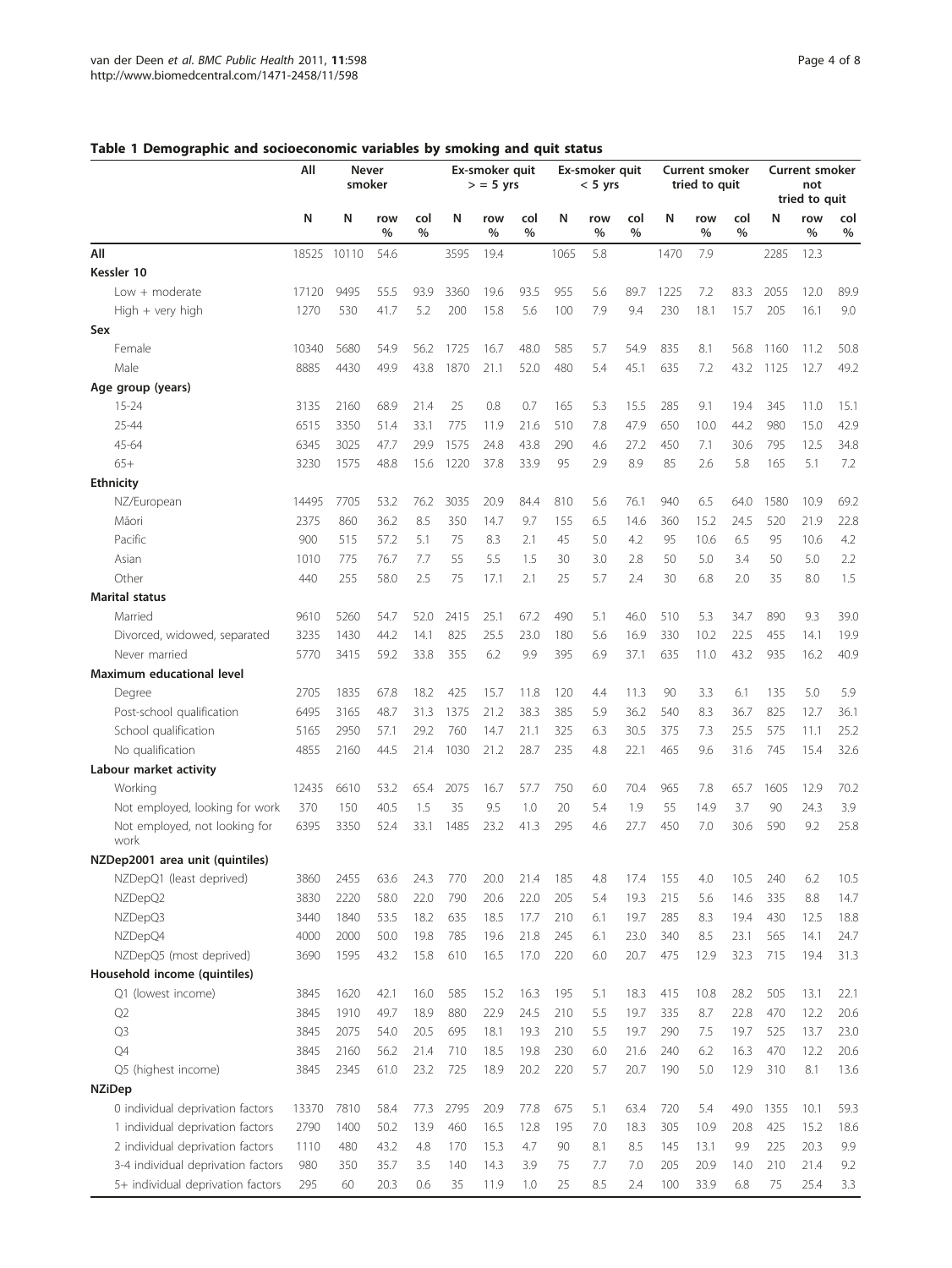| Smoking status      |      | Model 1         |      | Model 2         |      | Model 3         |      | Model 4         |  |  |
|---------------------|------|-----------------|------|-----------------|------|-----------------|------|-----------------|--|--|
|                     | OR   | 95% CI          | aOR  | 95% CI          | aOR  | 95% CI          | aOR  | 95% CI          |  |  |
| Never smokers (ref) |      |                 |      |                 |      |                 |      |                 |  |  |
| Current smokers     | 2.44 | $(2.13 - 2.79)$ | 2.21 | $(1.91 - 2.55)$ | 1.82 | $(1.57 - 2.11)$ | 1.45 | $(1.24 - 1.69)$ |  |  |
| Ex-smokers          | 1.28 | $(1.10 - 1.48)$ | 1.42 | $(1.21 - 1.66)$ | 1.33 | $(1.13 - 1.56)$ | 1.18 | $(1.00 - 1.39)$ |  |  |

<span id="page-4-0"></span>Table 2 Logistic regression odds ratios (OR) and 95% confidence intervals of high to very high levels of psychological distress by smoking status

Model  $1 =$  Crude model

Model 2 = Adjusted for Age, Sex, Prioritised Ethnicity and Marital Status

Model 3 = Adjusted as per Model 2 plus: Household Income, Labour Market Activity, Educational Qualification and NZ (area) Deprivation

Model 4 = Adjusted as per Model 3 plus: NZ individual deprivation (NZiDep)

for a range of demographic and socioeconomic variables. Compared to long-term ex-smokers (who had quit 5 or more years ago) we also found elevated odds for high to very high levels of psychological distress in recent exsmokers, and non-quitters (significant in most but not all models). However, the odds appeared to be raised more in unsuccessful quitters, although the confidence intervals overlapped. These findings have a number of methodological and public health implications.

#### Methodological implications

The observed association between smoking status and psychological distress among current smokers may be largely explained by the increased levels of psychological distress in current smokers who recently made an attempt to quit smoking but failed. It is well known that smoking cessation can be a difficult process with several quit attempts often preceding long-term abstinence [\[35](#page-6-0)]. While longer-term abstinence may not be associated with an increase in depressive or anxiety symptoms [\[14](#page-6-0)], our study shows that unsuccessful quitting is strongly associated with high levels of psychological distress. Therefore, failing to take recent unsuccessful quit attempts into account in analyses of smoking and mental health status may lead to misleading results. A recent longitudinal study from NZ argued that cigarette smoking increases the risk of depressive symptoms [[36\]](#page-6-0). However, this study did not take into account recent quit attempts. Our results suggest that attempts at

quitting smoking may partly explain the relationship between smoking and symptoms of mental disorders. However, this relationship is complex and modelling it is challenging.

#### Public health implications

Although the apparent occurrence of increased levels of psychological distress in unsuccessful quitters needs further study, we suggest in the meantime that health professionals take a precautionary approach and assume that this elevated distress could potentially be ameliorated by raising the success rate of quitting amongst these smokers. This could be achieved by strengthening population-level tobacco control measures that support quitting and staying quit (e.g., high tobacco taxes and restrictions on tobacco marketing). It would also be assisted by the tailoring of quitting support for those with elevated psychological distress. To assess psychological distress among clients, quitting support (face-toface, quit lines and web-based services) could use the Kessler-10 scale and adapt their services to the outcome of this measure. In addition, the value of successful quitting as a means to lower psychological distress can potentially be highlighted.

#### Strengths and limitations of this study

The main strengths of this study were the large sample size and the ability to adjust for a wide range of potential demographic and socioeconomic confounders in

Table 3 Logistic regression odds ratios (OR) and 95% confidence intervals of high to very high levels of psychological distress by quit status (in ex and current smokers only)

|      |                 |         |                 |         |                 | Model 4 |                 |  |
|------|-----------------|---------|-----------------|---------|-----------------|---------|-----------------|--|
| OR   | 95% CI          | aOR     | 95% CI          | aOR     | 95% CI          | aOR     | 95% CI          |  |
|      |                 |         |                 |         |                 |         |                 |  |
| 1.67 | $(1.30 - 2.16)$ | 1.42    | $(1.08 - 1.86)$ | 1.39    | $(1.05 - 1.82)$ | 1.33    | $(1.00 - 1.76)$ |  |
| 3.06 | $(2.50 - 3.75)$ | 2.37    | $(1.89 - 2.97)$ | 2.02    | $(1.60 - 2.55)$ | 1.73    | $(1.36 - 2.21)$ |  |
| 1.65 | $(1.35 - 2.02)$ | .34     | $(1.07 - 1.68)$ | 1.20    | $(0.95 - 1.51)$ | 1.16    | $(0.92 - 1.47)$ |  |
|      |                 | Model 1 |                 | Model 2 |                 | Model 3 |                 |  |

Model  $1 =$  Crude model

Model 2 = Adjusted for Age, Sex, Prioritised Ethnicity and Marital Status

Model 3 = Adjusted as per Model 2 plus: Household Income, Labour Market Activity, Educational Qualification and NZ (area) Deprivation

Model 4 = Adjusted as per Model 3 plus: NZ individual deprivation (NZiDep)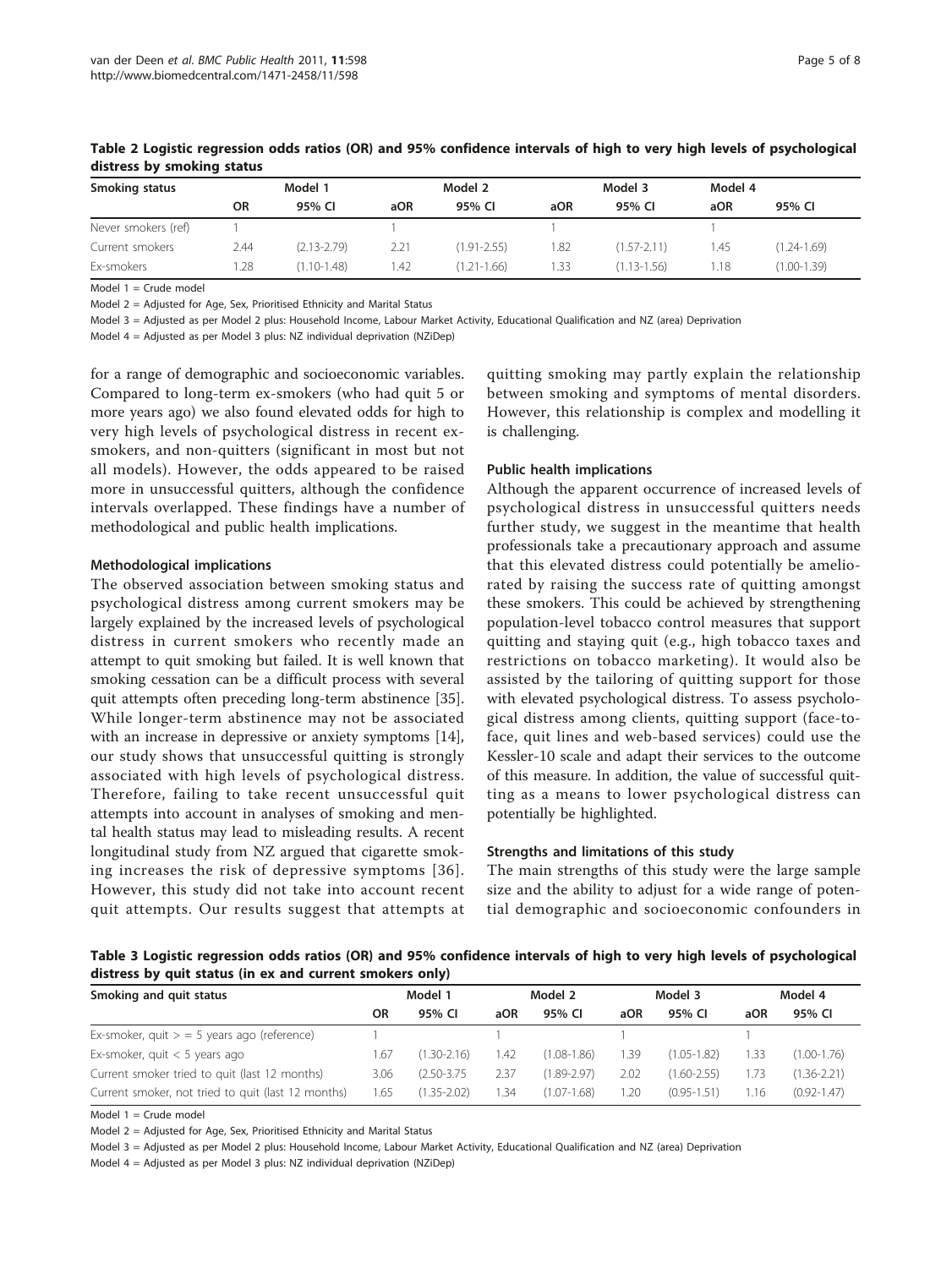regression modelling. We used the Kessler-10 measure of psychological distress, which is used as a screening tool for mental health morbidity at the population level [[37\]](#page-7-0). It gives a measure of experienced non-specific psychological distress on a continuum rather than a clinical disease classification and findings of the present study are therefore of greater relevance in informing national population-level services and national public health messages. It has been shown that high and very high scores on the Kessler-10 are associated with clinical measures of anxiety and depressive disorders [[25](#page-6-0),[38](#page-7-0)]. The previous US study that found a strong relationship between unsuccessful quit attempts and high levels of psychological distress, used the Kessler-6 scale [[15\]](#page-6-0) which is not as robust as the Kessler-10. Also, in this study the authors could not establish a relationship between the history of quit behaviours and psychological distress, due to a lack of information on how long ago respondents had quit smoking or when they had made a quit attempt [[15\]](#page-6-0). Therefore, one of the strengths of our study is that the SoFIE dataset contains information on how long ago exsmokers quit smoking, and therefore we were able to construct a variable for quitting smoking over different time intervals.

Our findings are supported by a recent study in which the association between smoking, quitting and psychological distress was investigated [\[16](#page-6-0)]. Although the authors of this study were also able to construct an interval variable for quit status and found a much stronger relationship between failed quit attempts and psychological distress, the uniqueness of the SoFIE data enabled us to adjust this relationship for a wider range of demographic and socioeconomic variables (e.g., prioritised ethnicity, marital status, an individual measure of deprivation (NZiDep), labour market activity and household income). In addition we consider that having a referent group of long term ex-smokers (who quit five or more years ago) is potentially more appropriate than using never smokers.

Several limitations need to be considered in the interpretation of our results. Firstly, this was a cross-sectional (Wave 3) analysis, using data from a longitudinal survey. Therefore we cannot infer causality in the direction of the relationship i.e. if the failure of quitting smoking causes higher levels of psychological distress or that higher levels of psychological distress cause failure in quitting smoking. Future research using the longitudinal SoFIE data will allow more in-depth analyses of the causal pathway between quitting behaviour and psychological distress. Although the original SoFIE study was a nationally representative survey the first module health data was collected in Wave 3 with a response rate of 77% of the original adult population (at Wave 1). It has been shown that younger people of lower socioeconomic status are more likely to drop out of the survey [[24\]](#page-6-0). This sample attrition may have led to selection bias and negatively influenced the generalisability of the study results. However, unless the dropout rates were jointly distributed by smoking or quit status and psychological distress, we argue that the effect of attrition on our exposure-outcome relationship would have been minimal.

There are also some limitations to the smoking questions in the survey. There was no differentiation between types of cigarettes or tobacco consumed. However, recently a NZ study showed that quitting behaviour did not differ by the type of consumed cigarettes [[39\]](#page-7-0). Also no information was collected on quit attempts more than 12 months ago, or specific quit strategies in unsuccessful attempts. Moreover, questions on smoking can potentially be sensitive, and so there may be some information (social desirability) bias present (especially given evidence around smoking denormalisation in NZ in recent years [[40\]](#page-7-0). However, our proportion of current smokers (20%) is the same as that shown in the NZ Health Survey 2006/2007 and 2006 Census and recently it has been shown that self-reports of smoking during face-to-face surveys are quite accurate [\[41](#page-7-0)-[43](#page-7-0)]. Finally, there might be unmeasured confounders influencing the relationship between smoking, attempting to quit smoking and mental health such as family support, the household environment or previous quit attempts. Not controlling for these factors may have led to an overestimate of the true association.

# Conclusion

Our findings suggest that the significant association between smoking and psychological distress might be partly due to increased levels of psychological distress in current smokers who tried to quit in the last year. This issue needs further study as it may have important implications for optimising the design of quitting support provided by family members and health services.

#### Acknowledgements

SoFIE-Health is primarily funded by the Health Research Council of New Zealand as part of the Health Inequalities Research Programme. Ethics approval was obtained for the SoFIE Health module from the University of Otago Ethics Committee. This work was undertaken as part of an academic internship for a Masters in Health and Society (FSvdD) from Wageningen **University** 

#### Statistics New Zealand Security Statement

Access to the data used in this study was provided by Statistics New Zealand in a secure environment designed to give effect to the confidentiality provisions of the Statistics Act, 1975. The results in this study and any errors contained therein are those of the author, not Statistics New Zealand.

#### Author details

<sup>1</sup> Health Inequalities Research Programme, Department of Public Health University of Otago, Wellington, P.O. Box 7343, Wellington South 6242, New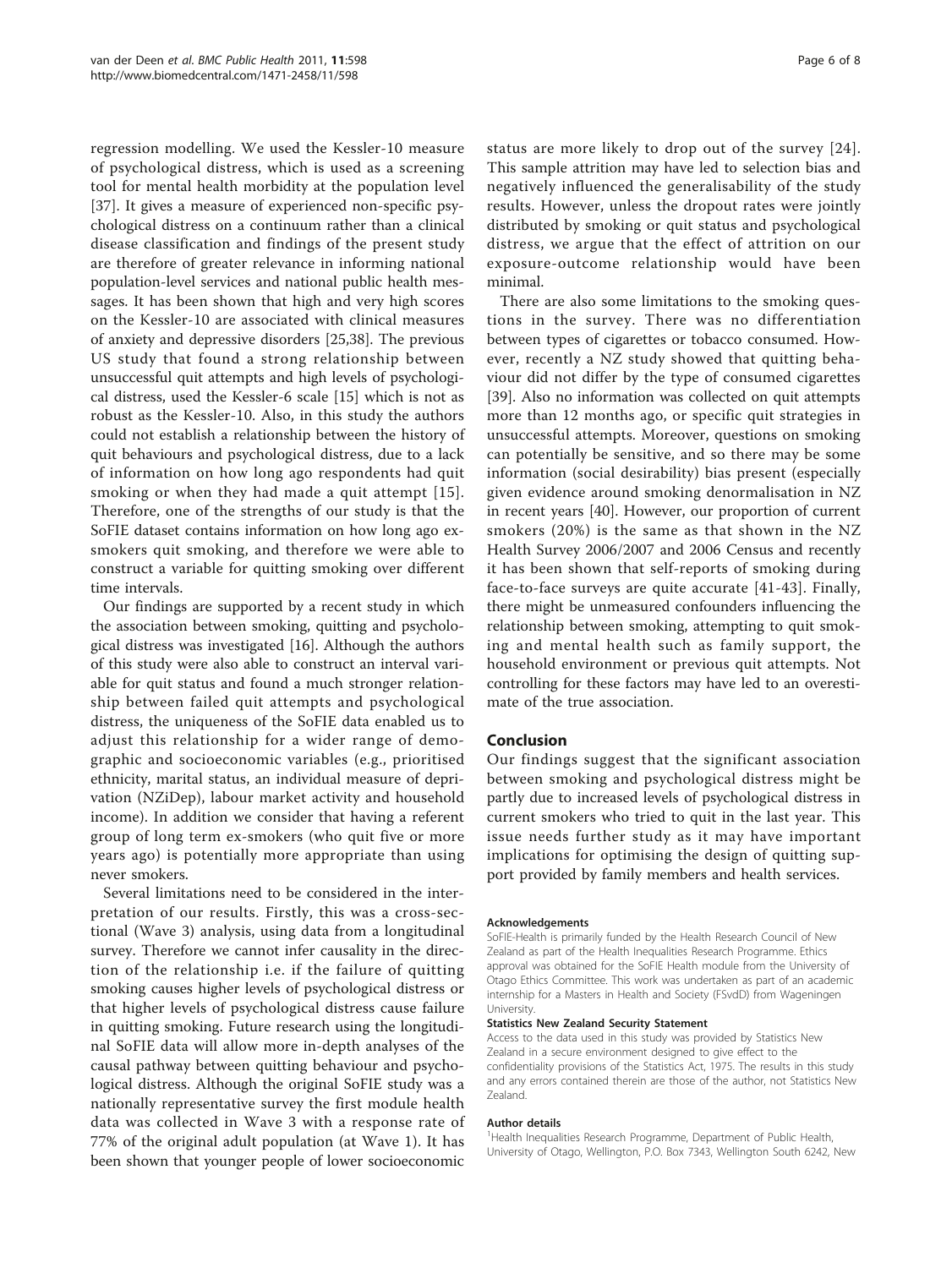<span id="page-6-0"></span>Zealand. <sup>2</sup>Department of Health & Society, Leeuwenborch, Wageningen University, P.O. Box 9101, Hollandseweg 1, 6706 KN Wageningen, The Netherlands. <sup>3</sup>Department of Public Health, University of Otago, Wellington, P.O. Box 7343, Wellington South 6242, New Zealand. <sup>4</sup>Social Psychiatry & Population Mental Health Unit, University of Otago, Wellington, P.O. Box 7343, Wellington South 6242, New Zealand.

#### Authors' contributions

FSvdD performed literature study, participated in statistical analysis, and drafted manuscript. KNC designed study, performed statistical analysis, and helped drafting manuscript. NW was involved in design study and participated in interpreting results. SC participated in interpreting results. All authors read and approved the manuscript.

#### Competing interests

The authors declare that they have no competing interests.

Received: 9 May 2011 Accepted: 28 July 2011 Published: 28 July 2011

#### References

- Jorm AF: [Association between smoking and mental disorders: Results](http://www.ncbi.nlm.nih.gov/pubmed/10388166?dopt=Abstract) [from an Australian National Prevalence Survey.](http://www.ncbi.nlm.nih.gov/pubmed/10388166?dopt=Abstract) Australian and New Zealand Journal of Public Health 1999, 23:245-248.
- 2. Lasser K, Boyd JW, Woolhandler S, Himmelstein DU, McCormick D, Bor DH: [Smoking and mental illness: A population-based prevalence study.](http://www.ncbi.nlm.nih.gov/pubmed/11086367?dopt=Abstract) Journal of the American Medical Association 2000, 284:2606-2610.
- Lawrence D, Considine J, Mitrou F, Zubrick SR: [Anxiety disorders and](http://www.ncbi.nlm.nih.gov/pubmed/20482412?dopt=Abstract) [cigarette smoking: Results from the Australian Survey of Mental Health](http://www.ncbi.nlm.nih.gov/pubmed/20482412?dopt=Abstract) [and Wellbeing.](http://www.ncbi.nlm.nih.gov/pubmed/20482412?dopt=Abstract) Australian and New Zealand Journal of Psychiatry 2010, 44:520-527.
- 4. Lawrence D, Mitrou F, Sawyer MG, Zubrick SR: [Smoking status, mental](http://www.ncbi.nlm.nih.gov/pubmed/20815667?dopt=Abstract) [disorders, and emotional and behavioural problems in young people:](http://www.ncbi.nlm.nih.gov/pubmed/20815667?dopt=Abstract) [child and adolescent component of the National Survey of Mental](http://www.ncbi.nlm.nih.gov/pubmed/20815667?dopt=Abstract) [Health and Wellbeing.](http://www.ncbi.nlm.nih.gov/pubmed/20815667?dopt=Abstract) Australian and New Zealand Journal of Psychiatry 2010, 44:805-814.
- 5. McClave AK, McKnight-Eily LR, Davis SP, Dube SR: [Smoking characteristics](http://www.ncbi.nlm.nih.gov/pubmed/20966369?dopt=Abstract) [of adults with selected lifetime mental illnesses: Results from the 2007](http://www.ncbi.nlm.nih.gov/pubmed/20966369?dopt=Abstract) [national health interview survey.](http://www.ncbi.nlm.nih.gov/pubmed/20966369?dopt=Abstract) American Journal of Public Health 2010, 100:2464-2472.
- 6. Breslau N, Peterson EL, Schultz LR, Chilcoat HD, Andreski P: [Major](http://www.ncbi.nlm.nih.gov/pubmed/9477930?dopt=Abstract) [depression and stages of smoking: A longitudinal investigation.](http://www.ncbi.nlm.nih.gov/pubmed/9477930?dopt=Abstract) Archives of General Psychiatry 1998, 55:161-166.
- 7. John U, Meyer C, Rumpf HJ, Hapke U: [Depressive disorders are related to](http://www.ncbi.nlm.nih.gov/pubmed/15003069?dopt=Abstract) [nicotine dependence in the population but do not necessarily hamper](http://www.ncbi.nlm.nih.gov/pubmed/15003069?dopt=Abstract) [smoking cessation.](http://www.ncbi.nlm.nih.gov/pubmed/15003069?dopt=Abstract) Journal of Clinical Psychiatry 2004, 65:169-176.
- 8. Schorr G, Ulbricht S, Baumeister SE, Rüge J, Grothues J, Rumpf HJ, John U, Meyer C: [Mental health and readiness to change smoking behavior in](http://www.ncbi.nlm.nih.gov/pubmed/19199045?dopt=Abstract) [daily smoking primary care patients.](http://www.ncbi.nlm.nih.gov/pubmed/19199045?dopt=Abstract) International Journal of Behavioral Medicine 2009, 16:347-354.
- Killen JD, Fortmann SP, Kraemer HC, Varady AN, Davis L, Newman B: [Interactive effects of depression symptoms, nicotine dependence, and](http://www.ncbi.nlm.nih.gov/pubmed/8916636?dopt=Abstract) [weight change on late smoking relapse.](http://www.ncbi.nlm.nih.gov/pubmed/8916636?dopt=Abstract) Journal of Consulting and Clinical Psychology 1996, 64:1060-1067.
- 10. Strasser AA, Kaufmann V, Jepson C, Perkins KA, Pickworth WB, Wileyto EP, Rukstalis M, Audrain-Mcgovern J, Lerman C: [Effects of different nicotine](http://www.ncbi.nlm.nih.gov/pubmed/15561445?dopt=Abstract) [replacement therapies on postcessation psychological responses.](http://www.ncbi.nlm.nih.gov/pubmed/15561445?dopt=Abstract) Addictive Behaviors 2005, 30:9-17.
- 11. Glassman AH, Helzer JE, Covey LS, Cottler LB, Stetner F, Tipp JE, Johnson J: [Smoking, smoking cessation, and major depression.](http://www.ncbi.nlm.nih.gov/pubmed/2395194?dopt=Abstract) Journal of the American Medical Association 1990, 264:1546-1549.
- 12. Glassman AH, Covey LS, Stetner F, Rivelli S: [Smoking cessation and the](http://www.ncbi.nlm.nih.gov/pubmed/11425414?dopt=Abstract) [course of major depression: A follow-up study.](http://www.ncbi.nlm.nih.gov/pubmed/11425414?dopt=Abstract) Lancet 2001, 357:1929-1932.
- 13. Torres LD, Barrera AZ, Delucchi K, Penilla C, Perez-Stable EJ, Munoz RF: [Quitting smoking does not increase the risk of major depressive](http://www.ncbi.nlm.nih.gov/pubmed/19627638?dopt=Abstract) [episodes among users of Internet smoking cessation interventions.](http://www.ncbi.nlm.nih.gov/pubmed/19627638?dopt=Abstract) Psychological Medicine 2009, 40:441-449.
- 14. Bolam B, West R, Gunnell D: [Does smoking cessation cause depression](http://www.ncbi.nlm.nih.gov/pubmed/21330275?dopt=Abstract) [and anxiety? Findings from the ATTEMPT Cohort.](http://www.ncbi.nlm.nih.gov/pubmed/21330275?dopt=Abstract) Nicotine and Tobacco Research 2011, 13:209-214.
- 15. Dube SR, Caraballo RS, Dhingra SS, Pearson WS, McClave AK, Strine TW, Berry JT, Mokdad AH: [The relationship between smoking status and](http://www.ncbi.nlm.nih.gov/pubmed/19396580?dopt=Abstract) [serious psychological distress: Findings from the 2007 behavioral risk](http://www.ncbi.nlm.nih.gov/pubmed/19396580?dopt=Abstract) [factor surveillance system.](http://www.ncbi.nlm.nih.gov/pubmed/19396580?dopt=Abstract) International Journal of Public Health 2009, 54:68-74.
- 16. Leung J, Gartner C, Dobson A, Lucke J, Hall W: Psychological distress is associated with tobacco smoking and quitting behaviour in the Australian population: evidence from national cross-sectional surveys. Australian and New Zealand Journal of Psychiatry 2010.
- 17. McClave AK, Dube SR, Strine TW, Kroenke K, Caraballo RS, Mokdad AH: [Associations between smoking cessation and anxiety and depression](http://www.ncbi.nlm.nih.gov/pubmed/19217720?dopt=Abstract) [among U.S. adults.](http://www.ncbi.nlm.nih.gov/pubmed/19217720?dopt=Abstract) Addictive Behaviors 2009, 34:491-497.
- 18. Lawrence D, Mitrou F, Zubrick SR: Smoking and mental illness: Results from population surveys in Australia and the United States. BMC Public Health 2009, 9.
- 19. Tobias M, Templeton R, Collings S: [How much do mental disorders](http://www.ncbi.nlm.nih.gov/pubmed/18669558?dopt=Abstract) [contribute to New Zealand](http://www.ncbi.nlm.nih.gov/pubmed/18669558?dopt=Abstract)'s tobacco epidemic? Tobacco Control 2008, 17:347-350.
- 20. Wilson N, Weerasekera D, Collings S, Edwards R, van der Deen FS: [Poorer](http://www.ncbi.nlm.nih.gov/pubmed/21326410?dopt=Abstract) [mental health in many New Zealand smokers: National survey data from](http://www.ncbi.nlm.nih.gov/pubmed/21326410?dopt=Abstract) [the ITC Project.](http://www.ncbi.nlm.nih.gov/pubmed/21326410?dopt=Abstract) New Zealand Medical Journal 2010, 123:129-132.
- Horwood J, Fergusson D: Psychiatric disorder and treatment seeking in a birth cohort of young adults: A report to the Ministry of Health. Wellington: The Christchurch Health and Development Study and the Ministry of Health; 1998.
- 22. Tobias M, Turley M: [Causes of death classified by risk and condition, New](http://www.ncbi.nlm.nih.gov/pubmed/15782864?dopt=Abstract) [Zealand 1997.](http://www.ncbi.nlm.nih.gov/pubmed/15782864?dopt=Abstract) Australian and New Zealand Journal of Public Health 2005, 29:5-12.
- 23. Oakley Browne MA, Wells JE, Scott KM: Te Rau Hinengaro: The New Zealand Mental Health Survey. Wellington: Ministry of Health; 2006.
- 24. Carter KN, Cronin M, Blakely T, Hayward M, Richardson K: [Cohort Profile:](http://www.ncbi.nlm.nih.gov/pubmed/19478042?dopt=Abstract) [Survey of Families, Income and Employment \(SoFIE\) and Health](http://www.ncbi.nlm.nih.gov/pubmed/19478042?dopt=Abstract) [Extension \(SoFIE-health\).](http://www.ncbi.nlm.nih.gov/pubmed/19478042?dopt=Abstract) International Journal of Epidemiology 2010, 39:653-659.
- 25. Andrews G, Slade T: [Interpreting scores on the Kessler Psychological](http://www.ncbi.nlm.nih.gov/pubmed/11824981?dopt=Abstract) [Distress Scale \(K10\).](http://www.ncbi.nlm.nih.gov/pubmed/11824981?dopt=Abstract) Australian and New Zealand Journal of Public Health 2001, 25:494-497.
- 26. Kessler RC, Andrews G, Colpe LJ, Hiripi E, Mroczek DK, Normand SLT, Walters EE, Zaslavsky AM: [Short screening scales to monitor population](http://www.ncbi.nlm.nih.gov/pubmed/12214795?dopt=Abstract) [prevalences and trends in non-specific psychological distress.](http://www.ncbi.nlm.nih.gov/pubmed/12214795?dopt=Abstract) Psychological Medicine 2002, 32:959-976.
- 27. Kessler RC, Barker PR, Colpe LJ, Epstein JF, Gfroerer JC, Hiripi E, Howes MJ, Normand SLT, Manderscheid RW, Walters EE, Zaslavsky AM: [Screening for](http://www.ncbi.nlm.nih.gov/pubmed/12578436?dopt=Abstract) [serious mental illness in the general population.](http://www.ncbi.nlm.nih.gov/pubmed/12578436?dopt=Abstract) Archives of General Psychiatry 2003, 60:184-189.
- 28. Phongsavan P, Chey T, Bauman A, Brooks R, Silove D: [Social capital, socio](http://www.ncbi.nlm.nih.gov/pubmed/16914244?dopt=Abstract)[economic status and psychological distress among Australian adults.](http://www.ncbi.nlm.nih.gov/pubmed/16914244?dopt=Abstract) Social Science and Medicine 2006, 63:2546-2561.
- 29. Allan J: Review of the Measurement if Ethnicity. Classifications and Issues. Wellington: Statistics New Zealand; 2001.
- 30. Salmond C, Crampton P: NZDep2001 Index of Deprivation. Wellington: Department of Public Health, University of Otago; 2002.
- 31. Salmond C, Crampton P, King P, Waldegrave C: [NZiDep: A New Zealand](http://www.ncbi.nlm.nih.gov/pubmed/21800229?dopt=Abstract) [index of socioeconomic deprivation for individuals.](http://www.ncbi.nlm.nih.gov/pubmed/21800229?dopt=Abstract) Social Science & Medicine 2006, 62:1474-1485.
- 32. Lindström M, Hanson BS, Östergren PO, Berglund G: [Socioeconomic](http://www.ncbi.nlm.nih.gov/pubmed/11045752?dopt=Abstract) [differences in smoking cessation: The role of social participation.](http://www.ncbi.nlm.nih.gov/pubmed/11045752?dopt=Abstract) Scandinavian Journal of Public Health 2000, 28:200-208.
- 33. Osler M, Holstein B, Avlund K, Damsgaard MT, Rasmussen NK: [Socioeconomic position and smoking behaviour in Danish adults.](http://www.ncbi.nlm.nih.gov/pubmed/11355714?dopt=Abstract) Scandinavian Journal of Public Health 2001, 29:32-39.
- 34. Power C, Graham H, Due P, Hallqvist J, Joung I, Kuh D, Lynch J: [The](http://www.ncbi.nlm.nih.gov/pubmed/15659473?dopt=Abstract) [contribution of childhood and adult socioeconomic position to adult](http://www.ncbi.nlm.nih.gov/pubmed/15659473?dopt=Abstract) [obesity and smoking behaviour: An international comparison.](http://www.ncbi.nlm.nih.gov/pubmed/15659473?dopt=Abstract) International Journal of Epidemiology 2005, 34:335-344.
- 35. Zhou X, Nonnemaker J, Sherrill B, Gilsenan AW, Coste F, West R: [Attempts](http://www.ncbi.nlm.nih.gov/pubmed/19097706?dopt=Abstract) [to quit smoking and relapse: Factors associated with success or failure](http://www.ncbi.nlm.nih.gov/pubmed/19097706?dopt=Abstract) [from the ATTEMPT cohort study.](http://www.ncbi.nlm.nih.gov/pubmed/19097706?dopt=Abstract) Addictive Behaviors 2009, 34:365-373.
- 36. Boden JM, Fergusson DM, Horwood LJ: [Cigarette smoking and](http://www.ncbi.nlm.nih.gov/pubmed/20513853?dopt=Abstract) [depression: Tests of causal linkages using a longitudinal birth cohort.](http://www.ncbi.nlm.nih.gov/pubmed/20513853?dopt=Abstract) British Journal of Psychiatry 2010, 196:440-446.